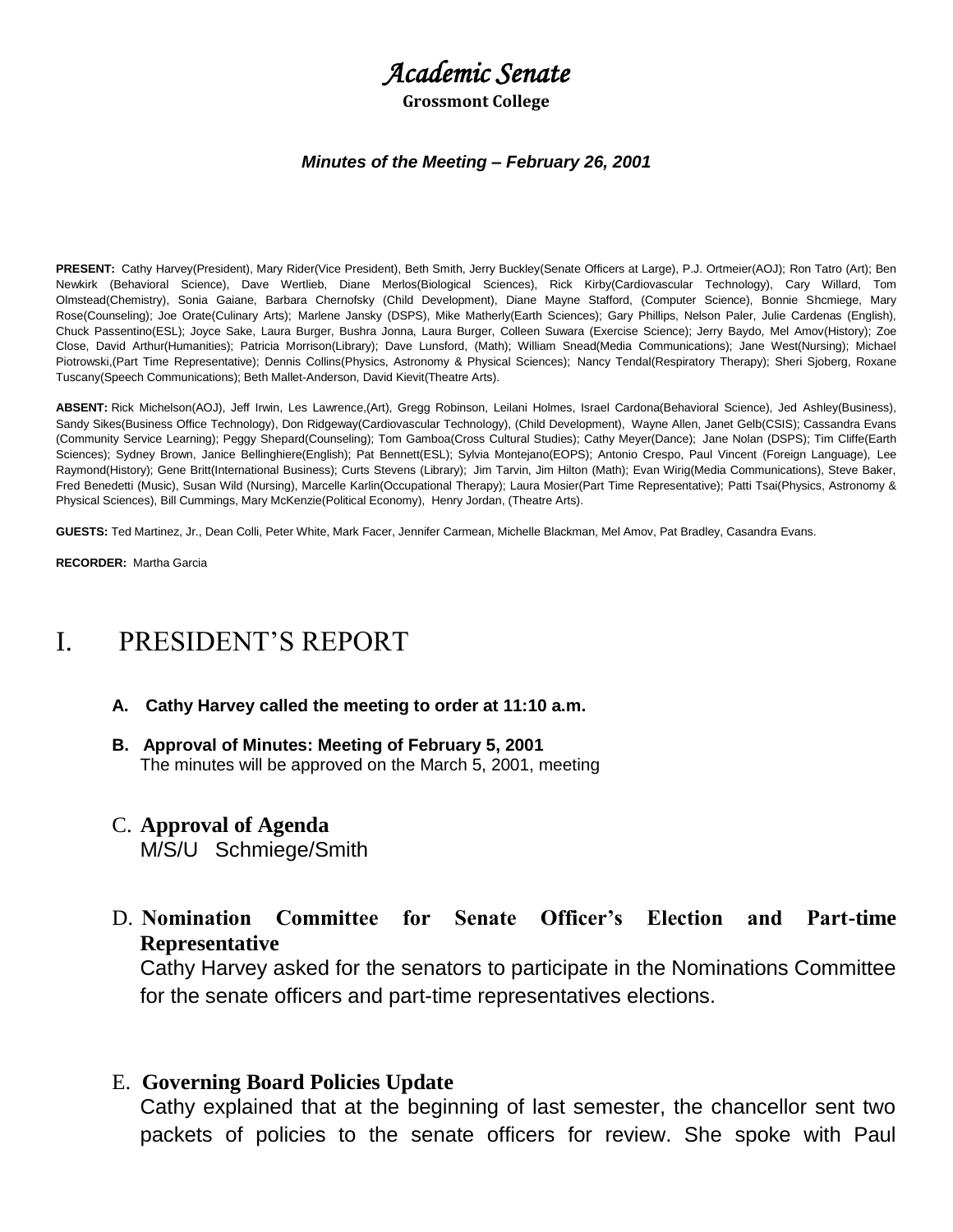Carmona from Cuyamaca College, and they decided to put the process on hold until the CCLC forwards additional information.

# F. **CATL/Professional Development Position**

Cathy Harvey reminded senators that the closing date for the CATL/Professional Development Position is March 2, 2001. Mary Rider encouraged them to apply for this position, and Zoe Close clarified that the position is not a job opening but has reassigned time.

# G. **District General Education Taskforce**

Cathy informed senators that the reassigned time request for DGET members was not approved and that DGET members intend to reassess their roles with the possibility of a committee composition change.

# H. **College Level Examination Program**

Cathy Harvey explained that Cuyamaca College has passed its CLEP procedures without an agreement with the Grossmont College's Curriculum Committee; therefore, the possibility exists that CLEP procedures at the two colleges might differ.

II. INFORMATION ITEMS

# **A. Drop Rosters**

Brad Tiffany grave a brief report on drop rosters and informed senators that compliance in turning them in was 97% this semester. He thanked faculty on behalf of the students and the institution.

# **B. University Transfer Studies Degree (UTSD)**

Cathy Harvey explained that the University Transfer Studies Degree has been brought to the senate for consideration due to its importance and its controversial nature. She requested senate guidance to address the situation since the Curriculum Committee had already approved the degree.

Cary Willard explained that the UTSD was developed to provide students with the general education requirements of the four-year institutions. She referred to a UTSD handout attached to the agenda that shows the degree requirements,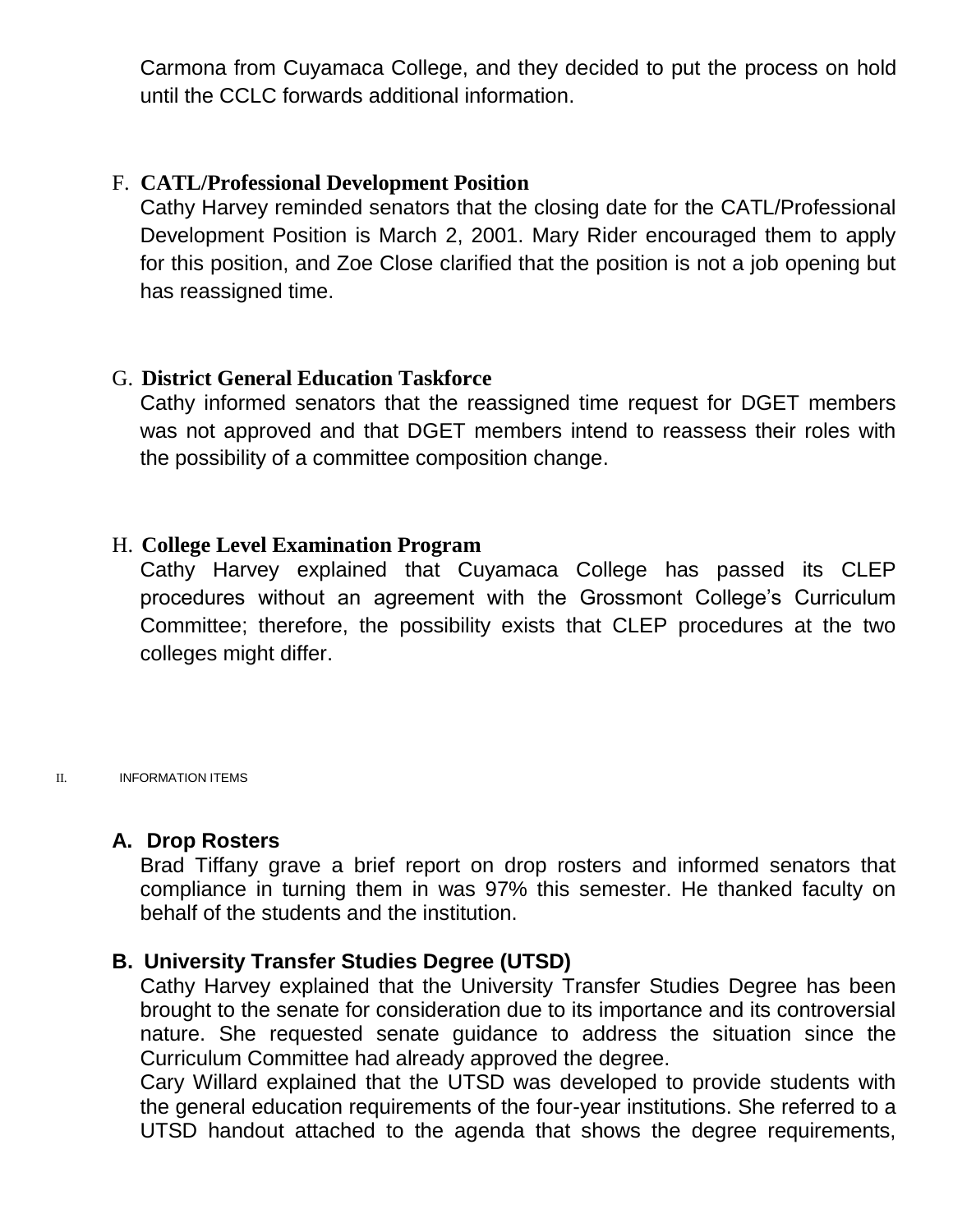which were approved by the Curriculum Committee during its December 5, 2000, meeting.

Laura Burger expressed her department's strong disagreement with the approval of the package because they believe that it should have a physical fitness component included.

She explained that extensive research has found that exercise can prevent, reduce or treat heart disease, cancer, strokes, diabetes, osteoporosis, arthritis, obesity, anxiety and depression; therefore, exercise, activity, or physical education should no longer be viewed as leisure time, recreational oriented experiences. Exercise Science courses are not included in all degree packages, and students will not learn how and why exercise saves many lives and unquestionably improves the quality of life.

Laura also explained that Americans spend over \$30 billion a year on weight loss diets that fail 90% of the time. Health care costs exceed \$1 trillion annually, much of which is spent fixing diseases that could have been prevented or delayed by exercise and proper nutrition. Statistics show that only 15% of Americans get the recommended amount of exercise; 60% get significantly less than the recommended amount; and 25% do not exercise at all. As an example she explained that most Americans have adequate dental hygiene because they were systematically exposed to the techniques and purposes in elementary school; their parents reinforce the behavior because they value the importance; and the behavior has become a habit that has been infused into daily routine. Unfortunately, this is not happening with exercise at the elementary or secondary levels or at many four-year institutions; therefore, the community college may be the only educational environment for students to be exposed to practical applications of health.

Joyce Sake offered an additional perspective about why physical activity should be included in the degree package. She explained that one of the functions of an associate degree is to educate students about what the institution considers important areas for study. Every program at Grossmont College has always included a physical activity component, which is the only one in the entire curriculum that addresses the human body. To eliminate this is like telling the students that this is not an important area. Unfortunately, thirty years ago the physical education requirements and programs were better than they are today. They are now deteriorating, and there are not enough funds for them. Yet funds are available for medical costs and problems, which could have been avoided if colleges took their physical fitness programs seriously.

Joyce explained that although universities should promote physical activity, regular exercise, and health resources, they do not require students to take these courses. With her experience in the General Education Committee, she believes universities have failed in this area.

Finally, Joyce added that Americans need to learn about health through the most effective way, which is education, and they must not wait until they have their first by-pass surgery to be reminded of this area.